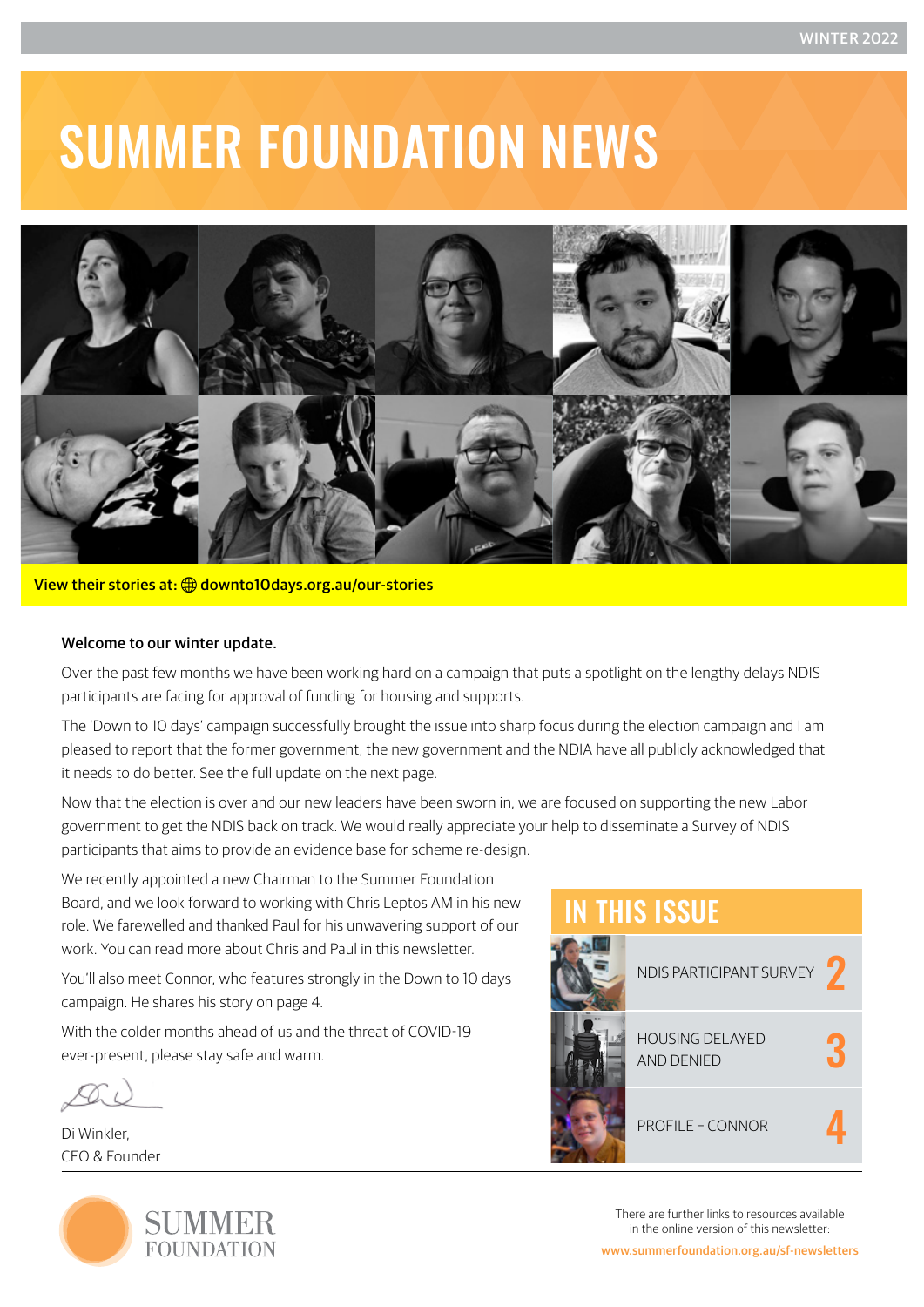

## CAMPAIGN SHARPENS FOCUS ON HOUSING AND SUPPORT

In the past 3 months, the Summer Foundation has led an alliance of more than 130 organisations across the disability, health and housing sectors in calling for faster and more accurate decisions on housing for NDIS participants.

Off the back of our Down to 10 days campaign (H) downto10 days.org.au), we are very pleased to see both major parties support the need for faster decisions on housing for NDIS participants.

It was also great to see in the NDIA Quarterly Report that the Agency has committed to reducing the time frames in which these decisions on Specialist Disability Accommodation (SDA) are made.

The week before the election, at the request of then NDIS Minister Linda Reynolds, the CEO of the NDIA, Martin Hoffman, the Chair of the NDIA, Denis Napthine, and other NDIS Executives met at the Summer Foundation office to discuss potential solutions to faster and consistent SDA decisions.

"*At the Summer Foundation we are very keen to not simply raise problems, but to provide and shape solutions*," said CEO Di Winkler.

*"With input from the Down to 10 days alliance partners, we developed a paper that outlined a range of strategies the NDIA could implement to make faster, better decisions on housing for NDIS participants."* 

"*The meeting was constructive and solutions-focused, with a number of key points agreed on to continue the collaboration.*"

We are confident that the on-going work of the campaign will help ensure real change for the better.



### NDIS PARTICIPANT SURVEY

The Summer Foundation and People with Disability Australia (PWDA) are conducting research into the NDIS experiences of people with disability, their families and close supporters. The survey results will be presented to Minister Shorten, the NDIA and the government to address the current challenges.

Share your experiences of the NDIS, and your perspectives on what is working and what needs improvement. Complete the NDIS Participant survey here: *D* [latrobe.questionpro.com/](https://latrobe.questionpro.com/a/TakeSurvey?tt=/TAqnmBFfHg%3D) [ndisparticipantsurvey2022](https://latrobe.questionpro.com/a/TakeSurvey?tt=/TAqnmBFfHg%3D)



### MEDIA WATCH

The Down to 10 days campaign  $(\bigoplus$  [downto10days.org.au](https://www.downto10days.org.au/)) used a range of media and social media platforms to create awareness of the campaign and highlight stories of lived experience and the impact of delayed NDIA decisions.

Articles and news stories appeared in the Age, the Canberra Times, the Guardian, ProBono, the Conversation and specialist publications as well as stories on ABC news programs. View here:  $\bigoplus$  [downto10days.org.au/med](https://www.downto10days.org.au/media)ia

Our own Dr George Taleporos continued his Reasonable and Necessary podcasts with a special election series interviewing politicians as well as a panel of disability advocates about the future of the NDIS. The series was also featured in a segment on ABC TV's The Drum. A television commercial about the campaign also aired on Sky News in the lead-up to the election. View the TVC here:  [downto10days.org.au/tvc-video](https://www.downto10days.org.au/tvc-video)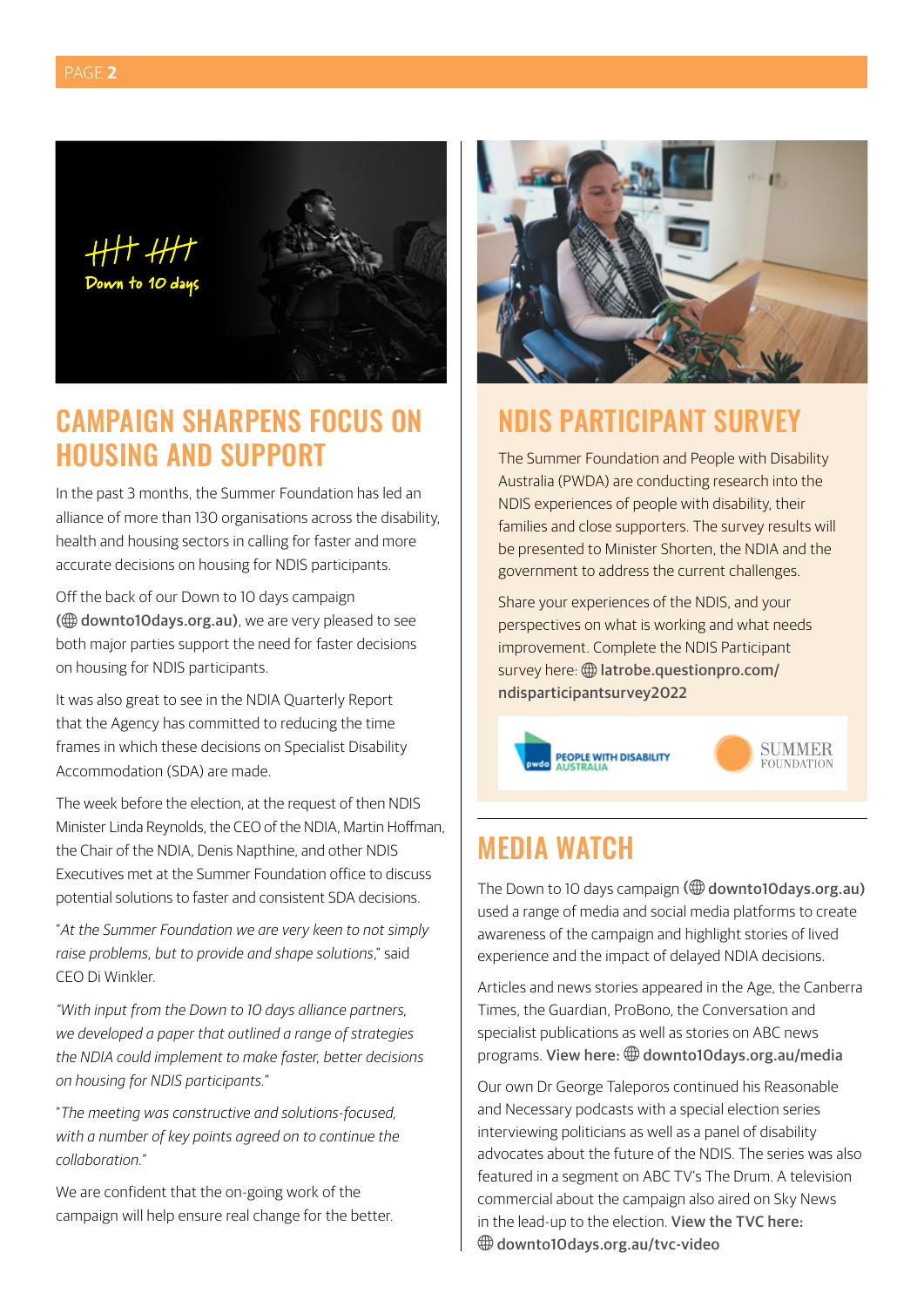

### HOUSING DELAYED AND DENIED

A new report shines a light on the increasing number of hurdles being put in front of NDIS participants in order for them to receive housing support.

The report, Housing Delayed and Denied, NDIA Decision-Making on SDA Funding, is the result of a collaborative project by the Housing Hub and the Public Interest Advocacy Centre. *example* foundation.org.au/housing-delayed

The report shows NDIS participants are routinely denied access to supports that meet their needs and preferences, and are also being caught up in a bureaucratic go-slow.

Whether by design to keep costs down, or simply because it has been unable to establish efficient processes, the National Disability Insurance Agency (NDIA) is putting up barriers to prevent people from accessing the very supports it was established to facilitate.

"*Over the past 18 months, we have seen a shift in the way the NDIA is making decisions about SDA funding eligibility*," said General Manager of the Housing Hub, Alecia Rathbone.

"*Our data shows that people are currently waiting an average of 82 days for an initial SDA decision from the NDIA, and when it is finally made it often doesn't align with what the person's health reports have shown they need*."

The report shows that of the people supported by the Housing Hub to get funding for SDA, only 1 in 4 received the funding they requested in the initial decision. For those who then requested an internal review by the NDIA, again only 1 in 4 received the funding they requested.

However, most who received an outcome at the external review stage received what they originally asked for.

*"People shouldn't have to get a high-price lawyer and sometimes fight for years just to get the housing they need and are entitled to,*" Ms Rathbone said.



# NEW CHAIRMAN OF THE BOARD

The Summer Foundation has appointed a new chairman of its Board.

Chris Leptos AO brings a wealth of corporate and government experience to the role. His experience in the housing sector combined with his work advising state and federal governments provide him with perfect qualifications to be Chairman of our Board.

He is an experienced company director and is Chairman of the National Heart Foundation, a Non-Executive Director of IDP Education Limited, and Senior Adviser to Flagstaff Partners.

Chris has a strong interest in social impact and systems change, and shares our fundamental belief that young people in aged care is a solvable issue.

In 2000 Chris was honoured as a Member of the Order of Australia for services to business and the community, and in 2022 was honoured as an Officer of the Order of Australia for services to the not for profit sector.

We welcome Chris and convey our sincere thanks to outgoing Chairman Paul Conroy who has supported the work of the organisation for more than a decade.

In his time as Chairman Paul guided the Board through an extensive renewal program and significantly increased the lived experience of disability among Directors. Paul concludes his responsibilities with the Board at the end of June.

## UPSKILL: COLLABORATIVE SUPPORT APPROACH

The Collaborative Support Approach Tool outlines the cooperation between support coordinators, aged care staff, allied health professionals and other stakeholders working together to assist a younger person to leave aged care.

This tool details the tasks and responsibilities – the "who does what" when assisting a younger person to leave aged care and live in the community.

T[he free resource, useful for aged care, NDIS providers](https://www.summerfoundation.org.au/resources/collaborative-support-approach-working-together-to-help-young-people-leave-aged-care/)  [and other stakeholders, is available here](https://www.summerfoundation.org.au/resources/collaborative-support-approach-working-together-to-help-young-people-leave-aged-care/): [summerfoundation.org.au/collaborative-support](https://www.summerfoundation.org.au/resources/collaborative-support-approach-working-together-to-help-young-people-leave-aged-care/)